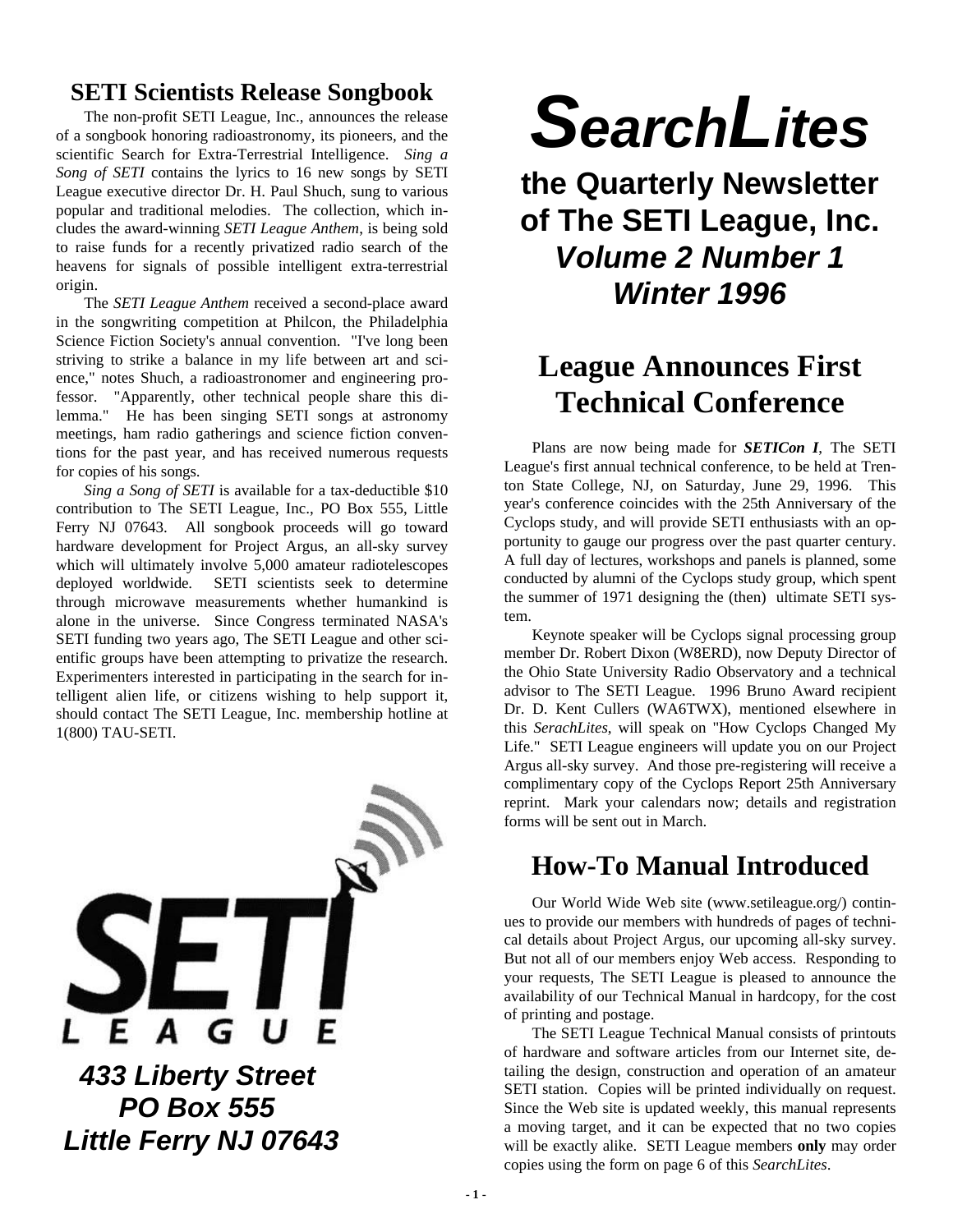#### **In Memoriam -- Barney Oliver by H. Paul Shuch, Executive Director**

It is with great sorrow that I must report to SETI League members the recent passing of a legend. Dr. Bernard M. Oliver, the father of Project Cyclops and former head of NASA SETI, died of a heart attack on Thanksgiving evening. He was an energetic 79, actively pursuing SETI interests up to the end. Although I only worked with Barney personally on perhaps half a dozen occasions, I considered him one of my three most important mentors, and am highly honored just to have known him. It was Barney who first introduced me to SETI, almost 23 years ago. I shall always be grateful.

 The Barney Oliver anecdotes are legion. An EE Ph.D. degree from Caltech in hand, he had established himself as one of Bell Labs' most creative microwave receiver designers before I was even born. You may have heard how he dropped out of the sky in a single-engine Mooney to visit Frank Drake at Green Bank, WV in 1960, as Frank was preparing to launch Project Ozma, the very first SETI effort. Barney was one of the first to use the National Radio Astronomy Observatory's private airstrip. When I landed my Beechcraft at NRAO Green Bank some 35 years later, I was acutely aware of flying in Barney's shadow. Perhaps you recall the story of how, as Engineering VP at Hewlett-Packard, Barney spearheaded the development of the scientific pocket calculator. Every few days, it's said, he rushed into Bill Hewlett's office with a slightly smaller package. When the prototype finally fit in Hewlett's shirt pocket, the HP-35 was born.

Let me contribute to the Barney Oliver legend a personal remembrance. In mid-1977, Barney had just given one of his wonderful missionary presentations on Cyclops, at Lockheed/Sunnyvale. That was the year I left Lockheed and went into full-time college teaching, but Nick Marshall (now a most active SETI League member)<sup>\*</sup> invited me to attend the presentation. I expected it to be the same talk I had heard Barney give at MIT some four years earlier, but was pleasantly surprised that he had updated his presentation to reflect the very newest technology: monolithic microprocessors. After the talk, Barney, Nick, my then-wife Suk, and I went out for dessert at Charley Brown's Steak House on Mathilda Avenue.

 I've always felt you can tell a great deal about a person by how he or she chooses to unwind. Nick, though Hungarian, had been educated in Paris, and ordered something sweet and gooey from the French pastry cart. Suk, who was pregnant with our son Andrew, ordered ice cream, and joked about pickles on the side. My ethnic roots drove me to order New York style cheesecake. And then Barney blew us all away by ordering a double Scotch on the rocks. Suddenly, I felt I understood something of the source of his genius. I told him so; Barney tried to keep a straight face, then grinned that warm engaging smile of his, and sipped his Scotch.

 Much of what we in SETI do in the months and years ahead will be a tribute to Barney. All of it will be impacted by his influence, and our sense of loss. This issue of *Search-Lites* is dedicated to him. *SETICon I*, the Cyclops 25th anniversary conference, is being held in his memory. And the SETI League and SETI Institute are now collaborating to reprint the Project Cyclops report, which will be dedicated to Barney Oliver, father of the greatest SETI receiver never built.

 None of this is an adequate tribute to a man who taught us all how to dream. It will be difficult ever dreaming at so grand a scale without him.

#### **Merrimac Donates Lab Equipment**

The SETI League is upgrading its research facility thanks to a generous donation of microwave test equipment from Merrimac Industries of West Caldwell, NJ. The equipment will enable The SETI League to establish a microwave circuit design laboratory, to be used in conjunction with its search for radio signals of possible intelligent extra-terrestrial origin.

Eugene W. Niemiec, K2KJI, Merrimac's president and chief executive officer, donated several hundred pounds of computers, signal generators, signal analyzers and accessories to SETI League president Richard Factor (WA2IKL) for use at The SETI League's Little Ferry, NJ headquarters. "It's Merrimac Industries' pleasure to help support this project," states Niemiec. "There's no doubt in my mind that there's someone out there. When SETI succeeds in finding other civilizations in the cosmos, it will change our world forever."

### **Blind Physicist Honored as SETI Visionary**

Dr. D. Kent Cullers (WA6TWX), the NASA scientist who developed the computer software used by radio astronomers to identify alien microwave signals, has been presented the first annual Bruno Memorial Award by The SETI League, Inc. for his significant technical contributions to the Search for Extra-Terrestrial Intelligence. Cullers, who has been blind since birth, believes that no human eyes are any more sensitive than his, when it comes to detecting alien civilizations. But radio receivers and computers, he reasons, have advanced in recent years to a level which makes searching the cosmos for other civilizations finally practical.

The Bruno Award honors the memory of Giordano Bruno, an Italian monk who was burned at the stake in 1600 for contemplating the existence of other inhabited planets. Recent astronomical discoveries (including the detection of planets around at least three Sun-like stars) have given scientists new hope that the Universe is teeming with life. But Government support for this research has waned, leading Cullers and other former NASA scientists to seek private funding. Cullers, who currently heads the SETI Institute's Project Phoenix search of nearby Sun-like stars, has devoted most of his professional life to seeking evidence of extraterrestrial life.

<sup>\*</sup> As this issue goes to press, I am saddened to learn that Nick Marshall has also recently passed away. The SETI community has thus suffered a double loss.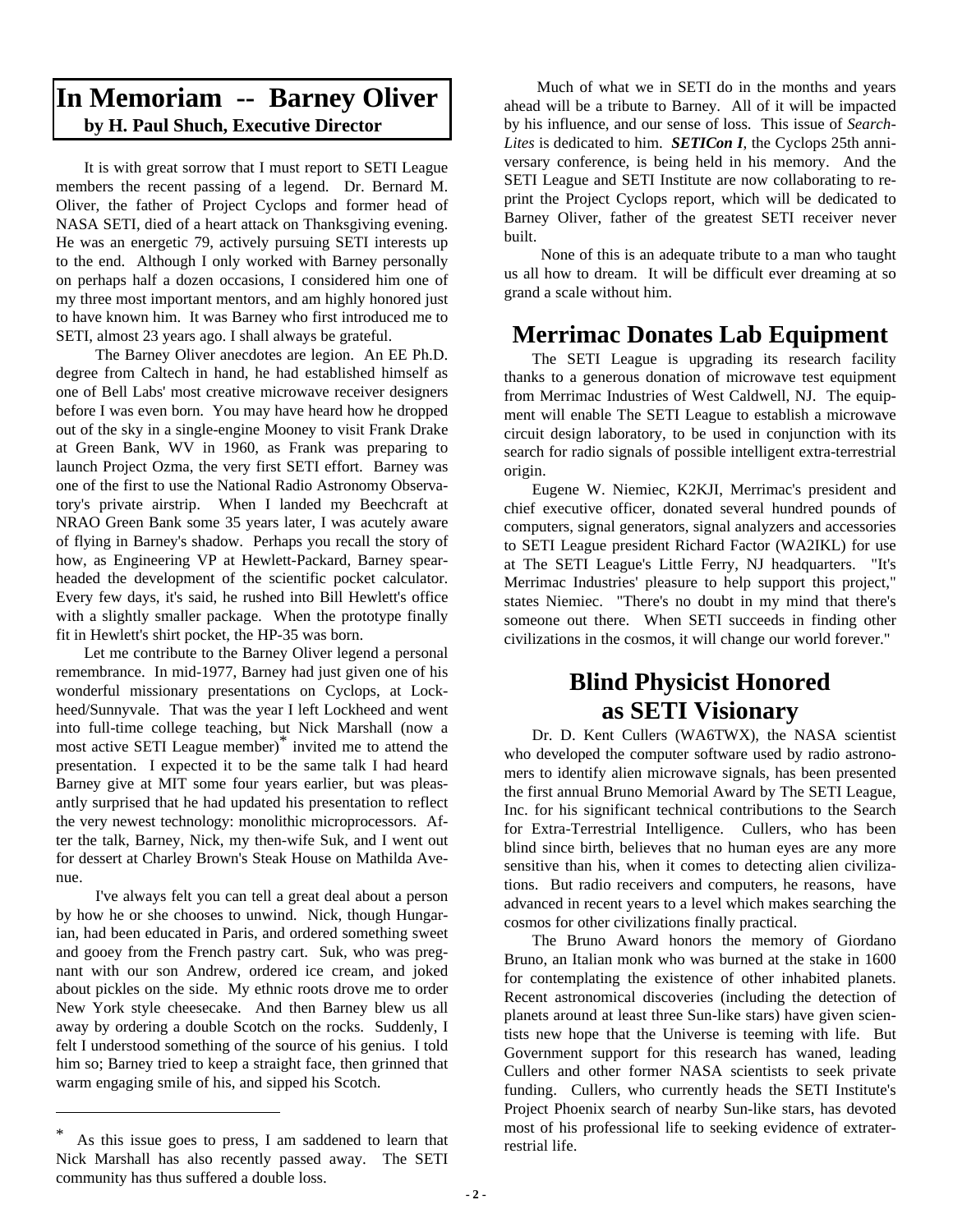## **FFTDSP Update**

#### **by Mike Cook, AF9Y**

This is to inform SETI League members that a new beta version of the FFTDSP program is available for downloading from my webpage. Here are a few of the new features in FFTDSP41:

- Record and Playback WAV files for post spectral analysis
- Automatic Color Gradient for optimum visibility
- Integration mode for signal detection below the noise
- Mouse point and click for selective recording
- On screen Moon position and TOD tracking
- True S/N (in 100 Hz Ref) bar graph
- Selective area and mode for S/N display
- Display Smoothing Filters
- Zoom In/Out for wider frequency coverage
- Improved Graphics Interface and Setup Screens
- Find Call feature from partial information

I've noticed that some of the SETI League members are confused about the term "below the noise level." Weak signal detection of a carrier is limited by the effective channel bandwidth and frequency stability. Here are the key considerations:

- FFT Processing per time element. Example: 4096 Pt FFT at 8192 Sample Rate  $= 2$  Hz Channel (0.5 Second update rate).
- Signal stability, including doppler, must be less than the channel bandwidth for best detection. For the above example, the signal should not drift more than 4 Hz per sec.
- Higher levels of FFT processing will reduce channel bandwidth but will demand greater signal stability.
- Integration increases signal detection because random noise will average down in all channels which do not contain a carrier. This has the effect of bringing the signal out of the noise.
- During integration, the signal must remain in the channel for best detection. If the 4096 Pt FFT is averaged over 100 time periods (50 seconds), the detection is improved by 10dB. The signal would have to stay in the 2 Hz channel for the entire 50 seconds. The drift rate should be no more than 0.04 Hz per sec.

It is apparent that equipment stability and doppler consideration are key factors in any SETI attempt. I believe that compensation could be made for doppler (if significant) during the integration process. This possibility and any other recommendations for program improvement are welcomed.

Webpage: http://www.webcom.com/af9y Email: mwcook@cris.com

**(Editor's Note: This shareware package looks like an ideal way to separate coherent signals of possible intelligent extra-terrestrial origin from the background noise. The SETI League thanks Mr. Cook for his continued efforts.)**

### **Project Argus Participant Survey Enclosed**

Toward the rear of this Newsletter, readers will find a Projct Argus Participant Survey form. We still hope to launch our exhaustive all-sky survey on Earth Day, April 21, 1996, with the handful of stations which we expect to have operational at that time. It is expected that the Argus effort will be up to full strength (perhaps 5000 participants worldwide, providing full sky coverage) within about five years. Meanwhile, in order to provide meaningful coordination, we need to know your present and planned future station status.

All SETI League members planning to do active observing (whether now operational or not) are asked to please fill out and return the survey form. We recommend that you photocopy the form, and send us frequent updates as your station evolves. Remember that your station cannot be coordinated into our network unless we have your information on file. Preference in the assignment of aiming coordinates will be given to those members with the most restrictive aiming and physical constraints, but all else being equal, it's first come, first served. So please respond promptly!

Headquarters occasionally receives inquiries from amateur and professional radioastronomers, asking whether they need be SETI League members in order to participate in Project Argus. The realistic answer is: yes. Without a strong membership base, we will lack the resources necessary to properly coordinate this effort and it will ultimately fail. Remember that your membership dues provide you with far more than a newsletter. They finance hardware and software development, maintenance of our Web site, continuation of our toll-free SETI hotline, and the various publications which we use to disseminate technical details. Your continued support is appreciated.

#### **SETI League Equipment Exchange**

The SETI League has recently begun receiving calls, letters, and email from private citizens around the US wishing to donate their out-of-service satellite TV antennas to our cause. A number of SETI League members have similarly asked for assistance in locating an available dish. As a service to our members in good standing, the SETI League will try to act as an antenna clearinghouse by matching up those members in need of a dish with those citizens wishing to have one taken off their hands.

We also anticipate that various SETI League members may be interested in buying, selling or swapping other SETI-related equipment. We have therefore set up a members' Equipment Exchange via this Newsletter and our Web site. Think of us as your swapmeet on the Information Highway. To participate in this Equipment Exchange, SETI League members may call, write, or email to info@setileague.org. Please note that we are only in a position to support our membership at this time. If you wish to participate in this program and are not yet a SETI League member, we urge you to join us.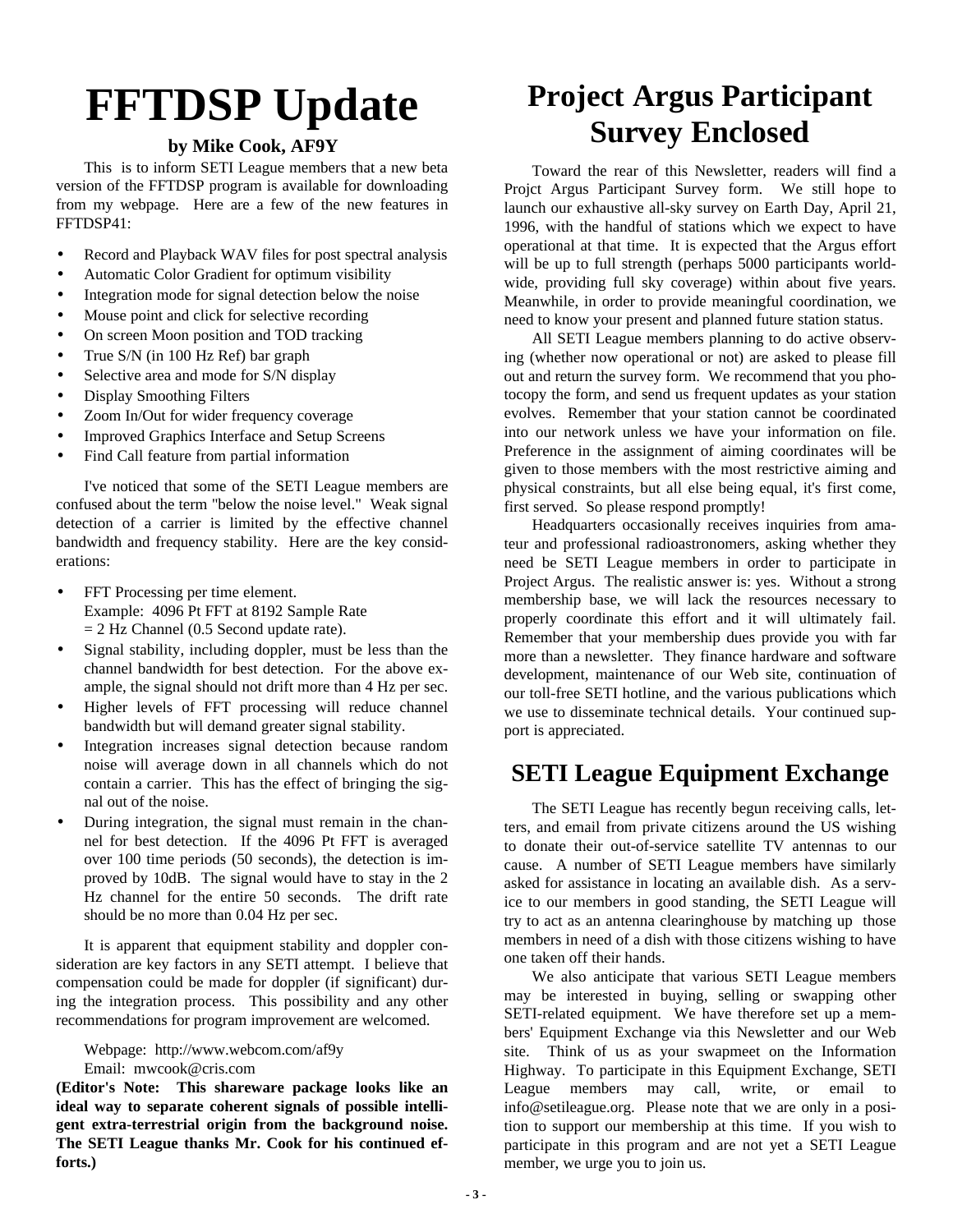### **Conference Calendar**

SearchLites' readers are apprised of the following conferences at which SETI-related information will be presented. League members are invited to check our Web site (www.setileague.org), call headquarters at (201) 641-1770, or email info@setileague.org, to obtain further details. Members are also encouraged to send in information about upcoming events of which we may be unaware.

**February 16 - 18, 1996***: Boskone 33*, Framingham MA. **March 13, 1996:** SETI presentation at *North Jersey*

*Astronomical Group*, Montclair State University, NJ.

**March 15 - 17, 1996:** *Lunacon '96*, Rye Brook NY.

**April 5 - 7, 1996:** *Balticon XXX*, Baltimore MD.

**April 18, 1996:** SETI presentation at Catonsville

Community College, MD.

**April 20 - 21, 1996:** *Trenton Computer Festival*, Trenton NJ.

**April 21, 1996:** *Earth Day*, and Launch of *Project Argus*, SETI League headquarters, Little Ferry NJ.

**April 27, 1996:** Astronomy Day, Glenfield Planetarium, Montclair NJ.

**May 1, 1996:** SETI Symposium at *IEEE Electro*, Somerset NJ.

**May 17 - 19, 1996:** *Dayton Hamvention*, Dayton OH.

**May 23 - 27, 1996:** *International Space Development Conference*, New York NY.

**May 31- June 2, 1996:** *ARRL Atlantic Division Convention*, Rochester NY.

**June 17 - 21, 1996:** *IEEE International Microwave*

*Symposium*, San Francisco CA.

**June 29, 1996:** *SETICon I*, honoring the 25th Anniversary of Project Cyclops, Trenton NJ.

**July 1 - 5, 1996:** *Fifth International Bioastronomy Symposium*, Capri Italy.

**July 13 - 17, 1996:** *Society of Amateur Radio Astronomers* Annual Meeting, NRAO, Green Bank WV.

**July 25 - 28, 1996:** *Central States VHF Conference*, Bloomington MN.

**August 5 - 10, 1996:** *American Association of Physics Teachers*, University of Maryland, College Park MD.

**August 15 - 18, 1996:** *International EME Conference*, Bowie MD.

**August 26 - 28, 1996:** *22nd Eastern VHF/UHF Society Conference*, Vernon CT.

**August 29 - September 2, 1996:** *L.A. Con III* / 1996 Worldcon, Anaheim CA.

**September 13 - 15, 1996:** *ARRL National Convention,* Peoria IL.

**October 5, 1996:** *Mid-Atlantic VHF Conference*, Horsham PA, sponsored by Mt. Airy VHF Radio Club.

**July 24 - 27, 1997:** *Central States VHF Conference*, Hot Springs AR.

**August 28 - September 1, 1997:** *Lonestarcon 2* / 1997 Worldcon, San Antonio TX.

**August 5 - 9, 1998:** *BucCONeer* / 1998 Worldcon, Baltimore MD.

### *Editorial*

### **Planets, Planets Everywhere**

#### **by H. Paul Shuch, Executive Director**

An assumption fundamental to all SETI research is an abundance of habitable extra-solar planets. Since the existence of communicative civilizations seems to require planets upon which they might build their homes, cities and antennas, the whole house of cards constructed out of the Drake Equation collapses if planetary formation is as rare as was once believed. Fortunately, every day seems to bring new evidence that planetary systems around Sun-like stars are commonplace.

Bear in mind that optical detection of planets orbiting distant stars is still beyond our capability. As has been pointed out previously, visually spotting such planets is a little like trying to see a firefly perched on the rim of a searchlight. Because suns saturate our photodetectors, other means of planetary detection must be devised. And they have been.

The first known planetary system other than our own was confirmed as recently as 1994. The next such discovery occurred a year and a half later. And just three months after that, two new solar systems were discovered. The near geometric progression suggests that soon we shall be discovering new solar systems on a daily basis. Then the existence of other worlds will cease to be news and become an accepted fact of SETI.

Most encouraging for our endeavor is that the three most recent planetary discoveries have all involved G class stars, very much like our own Sun. Although the sample size is still small, it's beginning to appear that planets circling stars such as our own might be commonplace. One of the latest planets appears to have a surface temperature consistent with the existence of liquid water. Though not necessarily essential to the development of life, the presence of oceans certainly simplifies the process.

None of this makes SETI success any more of a certainty than it was a few years ago. But it does seem to raise substantially the values which we might assign to the variables at the left of the Drake Equation. The numbers toward the right are just as speculative as they ever were. Still we should be encouraged by the recent surge of planetary discoveries. And we will keep searching. It remains obvious to me that if we do not, N will for all practical purposes continue to equal 1.

### $N = R_* n_p f_e f_1 f_i f_c L$

#### *SETI League Members Note:*

*SearchLites* is *your* newsletter. Letters, guest editorials and technical contributions from members are always welcome.Please share your thoughts and experiences.